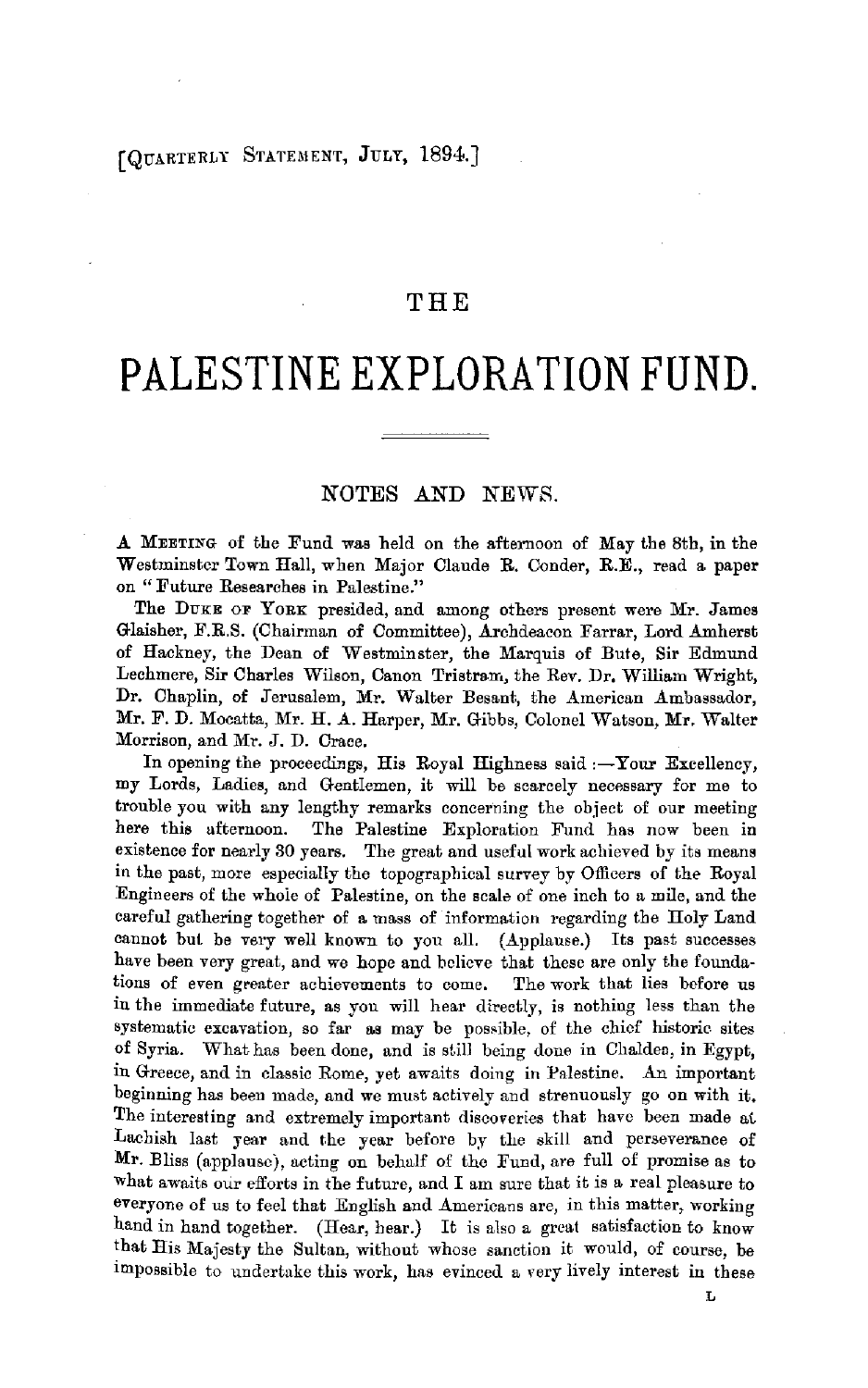archæological explorations, and has graciously given a firman, enabling us to begin work at once at Jerusalem. I will now ask my old friend, Major Conder, to deliver the lecture he has been good enough to prepare. I look back with pleasure to the year !882, when he travelled with my brother and myself throughout the whole of Palestine, and went with us into the Mosque at Hebron, and crossed with us into the country east of Jordan. (Applause.)

Major Conder then delivered his lecture, of which the following summary appeared in the "Times" :-

Major CONDER, who met with a most cordial reception, said that the interest felt in Jerusalem, as the centre of the Hebrew Kingdom, made it, naturally the first site to which explorers turned with increasing interest ; and he believed that excavations there might still bring much to light, and that they were still possible, though there were mauy difficulties in the way. It was an inhabited city, and it contained one of the most sacred places of the Moslems, The southern hills outside the city walls were allowed by all to have been included in the ancient city before the Captivity. The western hill, usually called Sion, was that of the upper city of David and Solomon ; and the southwest angle of its fortress wall had been discovered. It only required to be traced toward the east. The little spur above Siloam was the quarter where the priests' houses grew up south of the Temple, where the Kings of Judah had a palace, and where some of them were buried in the Royal garden. It was walled in by the later kings, and the wall was rebuilt by Nehemiah. There also, therefore, they had much reason to hope for important discoveries. They might light on the palace itself, and might find some remains of early archives on its site. The. site of Herodium, the burial place of Herod the Great, and the rock-cut tomb supposed to be that of the Patriarchs, under the sanctuary of Hebron, were also important objects for future investigation, and there were several uninhabited places which would yield a rich harvest to the explorer. Generally speaking, he thought it was along the great trade routes of Palestine that the most important sites occurred. The towns in the mountains were for the most part small, and the civilisation of early ages was chiefly found in the plains, along the great highways from the Euphrates, and from the sea to Damascus and to Egypt. There was, he thought, some evidence that in the earliest times the great centre of native civilisation was in Lebanon, and not in Southern Palestine. Many important remains had already been found in this region, which was full of deserted mounds some 40 feet high, which concealed unknown treasures of antiquity. The sites in that region which required exploration, and which others would soon explore if we did not, included ,especially Kadesh itself, Orpad, and Karchemish. The society should not confine itself between the limits of Beersheba and Dan, for the kingdom of Solomon reached the Euphrates ; and the " Land of the Hittites " was quite as important for Bible study as Southern Palestine. Their limits should be drawn from the Egyrtian boundary to the foot *oi* the Taurus, and the most promising sites were to be found in the plain of the Orantes east of Lebanon. In Lebanon itself inscriptions of Nebuchadnezzar were cut upon the rocks; and the Assyrian conquerors, returning from their expeditions to Egypt, left monuments **at**  Beirut and at Samala describing their distant victories. The Egyptians set up statues near Orpad, and it was quite possible that in that region they might yet recover texts which would tell of the conquest of Jerusalem by the Northern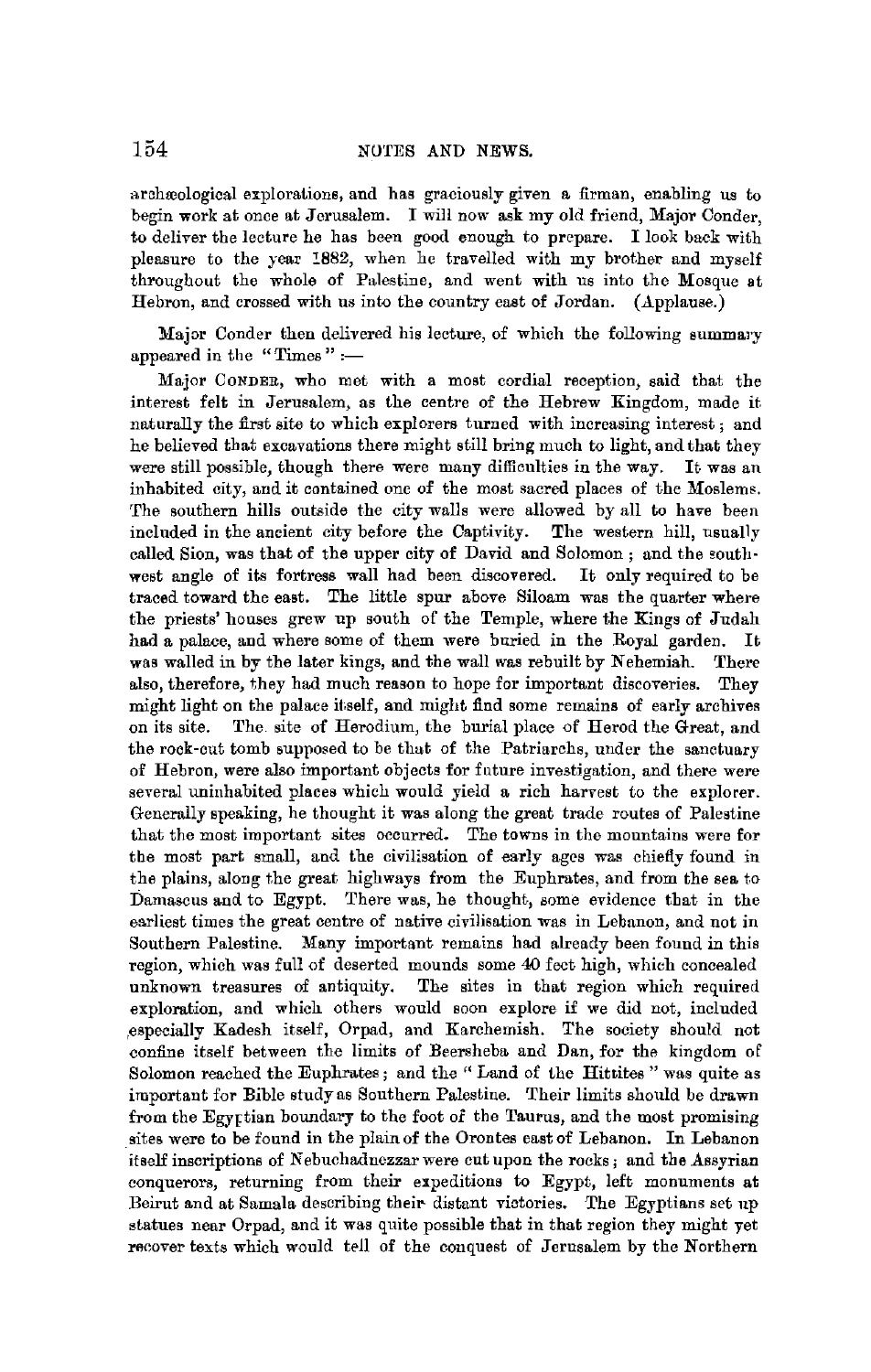enemy, or early inscriptions even of the time of Solomon. To illustrate this subject he called attention to what had actually been discovered quite recently, by German explorers, at Samala, in the extreme north of Syria, and to the importance of their explorations as connected with the Bible history. These results were as yet very little known in England; but the statues which they had brought home were among the chief treasures of the Imperial Museum in Berlin. There was no doubt that this important field would be further worked by German scholars; and George Smith long ago called attention to its interest and value. It was to be hoped that we might yet find Englishmen co-operating with the Germans in the recovery of its treasures. Samala lay east of Issus and south-west of Merash, where several very important Hittite inscriptions had been found. But the antiquities of Samala were not Hittite, but represented the civilisation of the Syrian race, which worshippecl Hadad, the god *01*  Damascus, and which used the Phcenician alphabet almost as early as the time of the Moabite stone. A circular enclosure, some 800 yards in diameter, with three gates, here enclosed an acropolis on a hillock in the plain. The great south gateway of the acropolis was built apparently about 730 B.C., and adorned with 40 bas-reliefs cut in hard basalt, in a rude imitation of the Assyrian style. Men with captives, a bowman, a horseman, and a soldier with an axe were represented, with bulls, deer, and lions; also mythological figures-a lionheaded man, **a** winged lion ramping, and a sphinx. **A** statue close by had a Phoenician text of 34 lines in relief. It represented the head and body of a gigantic bearded figure with a round cap, and the inscription was on the columnar pedestal. He had not seen any translation of this text as a whole, hut it was of much value as showing the beliefs of the Syrians about 800 B.C. Touching the bearing of Palestine exploration on the study of the New Testament, they might look, the lecturer said, to valuable results in this respect, and some had, indeed, been already obtained. Much that was of interest regarding the early history of Christianity in the East in the second and third centuries had also been brought to light, and more remained, no doubt, to be found, especially at Cæsarca and at Ascalon. In conclusion, he said that much remained to be worked out, and they must be up and doing. Twenty years ago the Palestine Exploration Fund stood almost alone. Schliemann's work was only beginning to be noticed, and many important Egyptian discoveries were still in the future. But now the movement had spread in every direction. The French and the Germans were busy in Greece and in Syria; the Egyptologists had added immense stores of valuable material to our collections. The members of the Palestine Exploration Fund must not allow others to outstrip them or neglect one of the most hopeful and important fields of research. (Cheers.)

Sir E. LECHMERE. Your Royal Highness, my Lords, Ladies, and Gentlemen, I have been requested to propose the first resolution which will be submitted to you to-day, and I need hardly say that it is the expression of our cordial thanks to Major Conder for his deeply interesting lecture. (Hear, hear.) The Palestine Exploration Fund, under whose auspices we *meet* here to-day, make their fresh departure under circumstances of no ordinary advantage. They are now about, as you have heard, to enter upon a new field of exploration in Jerusalem, with the full sanction of His Imperial Majesty the Sultan, who has always shown a highly-enlightened interest in this work, and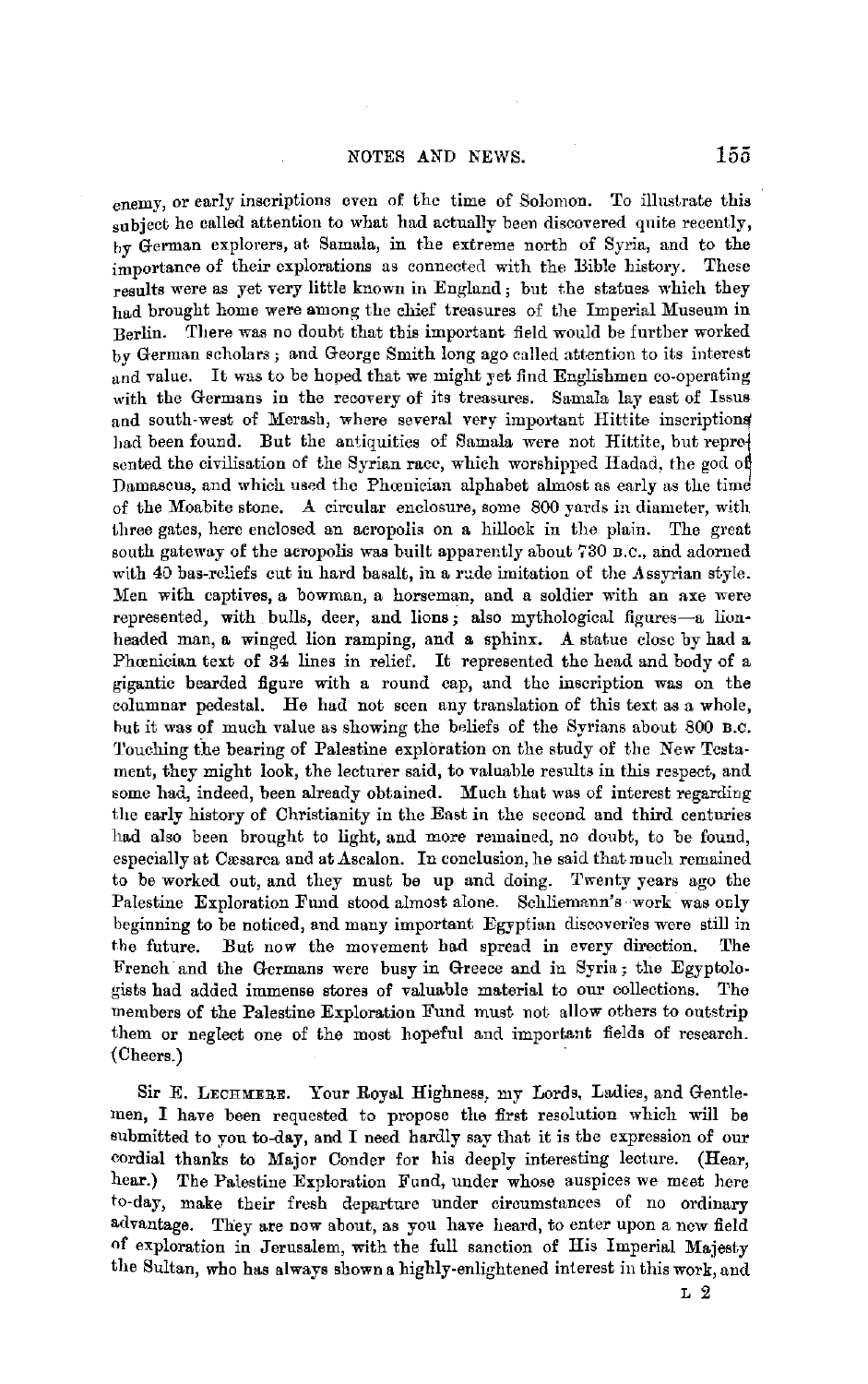I need hardly say that they make a fresh appeal to British and American travellers, and those who are interested in Palestine for the means of carrying out these explorations. I am sure we must feel that we have no little advantage to-day in the presence and presidency of His Royal Highness (hear, hear), who has told us of his experiences in Palestine, and who has also shown so much sympathy with, and deep interest in, this work by his opening remarks. I am sure we must all feel we have had a great privilege in the admirable lecture which has been given us by Major Conder. We must bear in mind that he was one of those great pioneers of exploration in the Holy Land, associated as he was with the names of Sir Charles Warren, Sir Charles Wilson-who, I am happy to say, is present here to-day-and Brigadier-General Sir H. H. Kitchener, and perhaps to none of those are we more indebted than to Major Conder, who, I believe, took the greatest share in the preparation of that magnificent map and survey, and who has devoted himself so much to the literary illustration of the subject. (Hear, hear.) I only trust, ladies and gentlemen, that the earnest words with which he concluded his lecture may find an echo in the hearts of all those present-that we will not leave this meeting without promising ourselves to support him, and those I have mentioned who have gone before us in this great work, by a liberal response to the call for subscriptions to enable this admirable society to give once more a proof of how much can be done by the energy of an English Association in the distant clime of Palestine. (Applause.) With these few remarks, I venture, your Royal Highness, to propose a hearty vote of thanks to Major Conder for his lecture.

Mr. MOCATTA. I am sure we have all listened with very great pleasure and advantage to the lecture which Major Conder has delivered to us. The name of Major Conder is so intimately associated with exploration in Palestine that he is properly regarded as one of the very best authorities upon this important subject. As His Royal Highness mentioned at the beginning of this meeting, the ruins of Rome and Greece have been investigated with very great care, and we know a great deal of the habits and of the history of these great powers of ancient times, and possess a great deal of architectural and artistic knowledge, which we have gained by their exploration. And so I hope that we may know, in the course of time, a very great deal more than we know at the present day, about the Bible and the nations mentioned in the Bible, in whom we all feel such great interest. It is the great glory of this country that the Bible literature is so deeply studied; but now, as Major Conder has told us, and as we have heard from several other great authorities connected with this society, notwithstanding what we know, we are only at the very outset of the work. The monuments of Syria, the valley between the Tigris and the Euphrates, and a great portion of Southern Persia, have to be still explored. The peculiar conditions in which these countries are, the semi-civilised state in which they are, the great jealousy which the great tribes exhibit towards anyone who touches the tells which contain the imbedded cities of antiquity is so great, that whoever lays a hand upon them, even when furnished with the firman of the Sultan, they view with the greatest suspicion, and many valuable monuments are doomed to destruction because of the superstition that as soon as they have been touched hy Christians they are desecrated, and misfortune will somehow fall upon the country. We hope that in the course of time we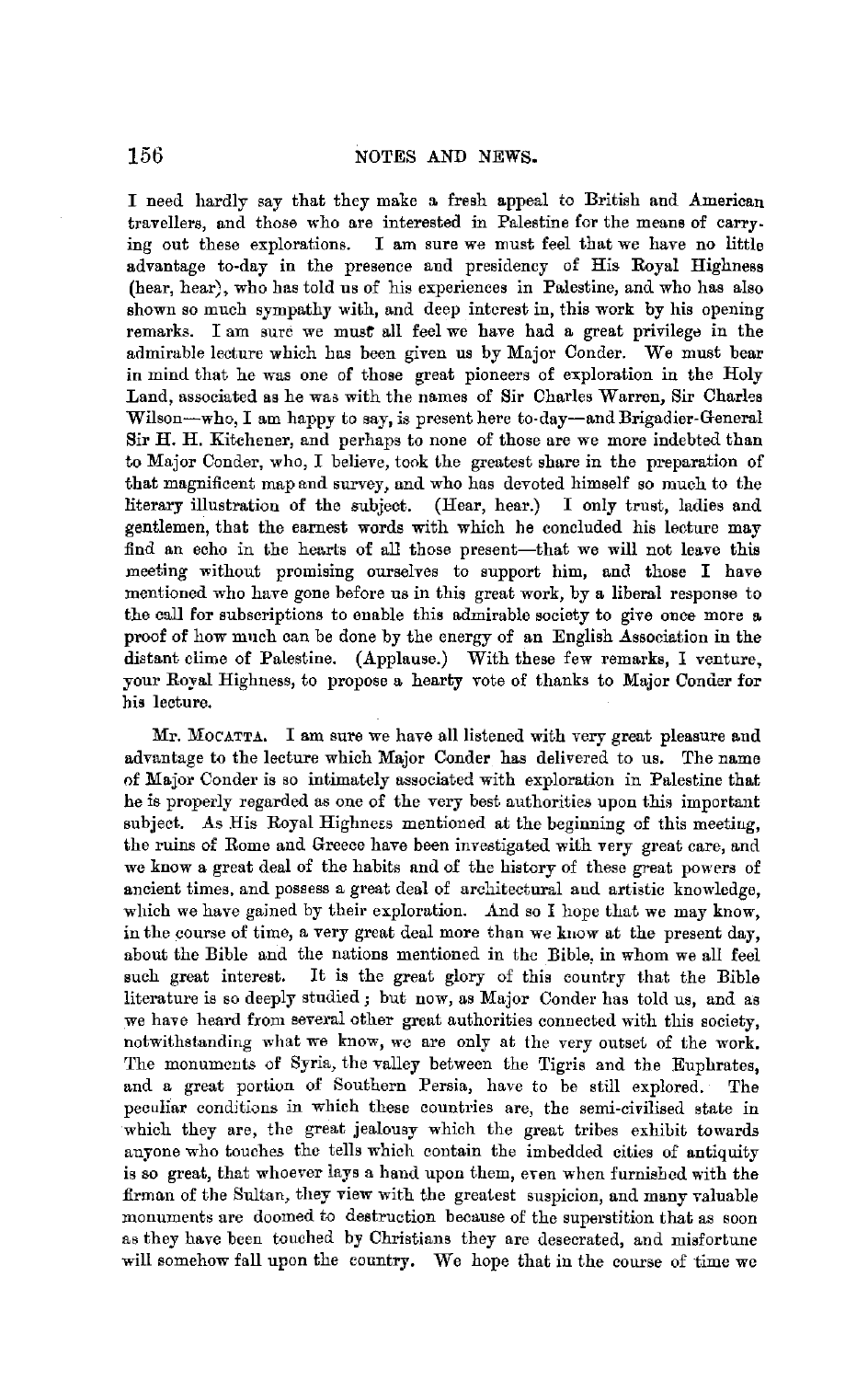shall disabuse these semi-barbarous persons of these superstitions, and that we shall have the power of investigating and bringing together the principal objects and inscriptions which still remain, and which will bring us into the possession ef a greater knowledge of these countries and their people, and their ancient history. Linguists have also gained enormously by the researches which have been made, and I have no doubt that they will gain a great deal. more by those which have still to be made. It is with great happiness that we see amongst us men like Major Conder and Sir Charles Wilson, and several others whose names are illustrious. Not only Englishmen, but Germans and French are interesting themselves in this study, and it is a source of happiness that we have these men to pursue this work. I think that **a**  meeting like this to-day ought to awaken great interest in the Palestine Exploration Society, which, in a country like this, ought to be the best supported amongst all similar societies. (Applause.) It is with great pleasure that we see His Excellency, Mr. Bayard, here to-day, representing the United States. I think that although we are two Governments we are one nation, and I hope that in all these great works we may be supported by American sympathy and American capital, and I am quite certain that if we can only create an interest as great as the subject deserves we shaH be rewarded by vast discoveries within the next fifty years. I have great pleasure in seconding the motion. (Applause.)

The resolution was heartily carried.

Lord AMHERST. The resolution I have the honour to propose to you is one which **will** be received at once with acclamation, and it does not require many words of mine to preface it. It is that of our appreciation of His Royal Highness having come amongst us (applause) to take the Chair this afternoon. I am asked to do that, not because I am better acquainted, or even so well acquainted as a great many others who are here to hear this interesting lecture, but because I have been connected with the Palestine Exploration Fund ever since its commencement. It is now some vears ago-I had then come back from my first pilgrimage to the Holy Land, and when we look at the Committee list of 1865 and the list to-day, we see how many good friends have passed away during that period. But still, the roll of the Committee, and the roll of those who support the Association is larger, I believe, to-day than it ever was before, and we all know and appreciate what a stimulus will be given to our efforts to carry on the work that we are now about to commence under the new firman that has been given, by the presence of His Royal Highness this afternoon, and by the remarks with which he kindly opened the meeting. We have a great work before us, for who can tell what is yet hidden under the mounds of that Holy Land? We have fresh discoveries made every day, and all that we want to bring still more to light is the funds to do it with, and I am sure that this hirge gathering assembled here to-day is a good augury that these funds will be forthcoming, because the work in which we are engaged is not only interesting to those who have bad the time to spare, and have been able to incur the expense of a visit to the country itself, but by the publications of the Society we are also enabled to bring these interesting discoveries home to those who can only read of them. (Hear, hear.) I will not trouble you with any further remarks upon this occasion, except to say that I should like to add my testimony and thanks to Major Conder for the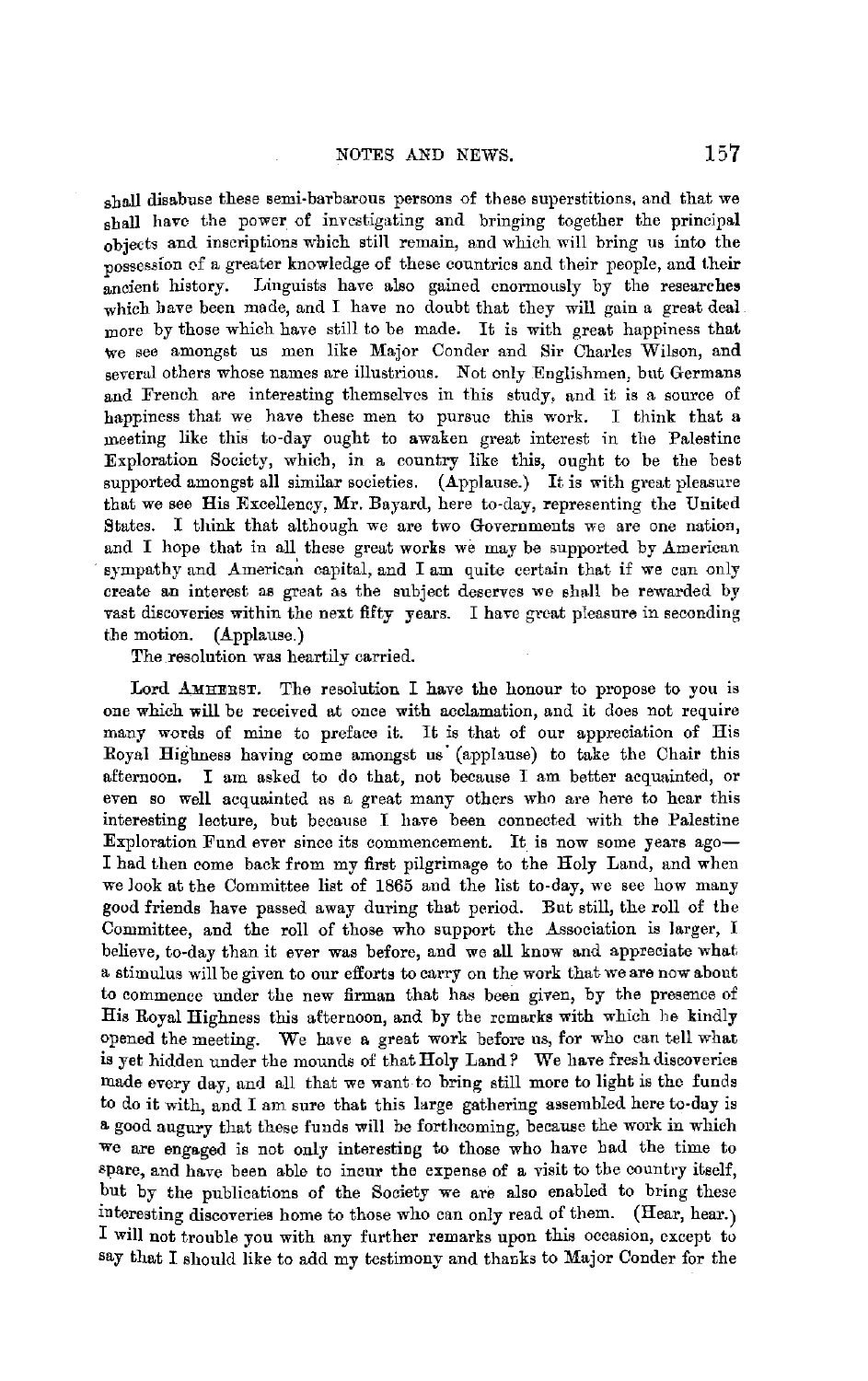interesting paper he has read to us, and to ask you to give your most cordial thanks to His Royal Highness for having taken tbe Chair. (Applause.)

His Excellency the AMERICAN AMBASSADOR, in seconding the vote of thanks, said: Your Royal Highness, my Lords, Ladies, and Gentlemen, it is at all times, as you may suppose, a matter of the greatest satisfaction and pride to me to speak for my countrymen, and to-day, upon this most interesting occasion, I wish you to feel the emphasis of my representative voice for the many millions of Christian people who join with you in their interest in such a subject as that of which we have heard through Major Conder's lecture.  $(A\n$ pplause.) I was most glad to join in the thanks to the lecturer for his earnest, his zealous, his valuable, and his most interesting contribution to our knowledge of a subject and of a place, than which nothing can be more interesting and important, and I am very glad to second the motion **of** thanks to that member of the Royal Family of this realm who has testified for himself the interest which he feels in that which is so interesting to so many-and indeed, to all the inhabitants of the realm. (Hear, hear.) He said in the very pertinent and excellent remarks with which he opened this meeting, that England and America were hand in hand iu the objects to which this Fund devotes itself. I am glad of it, and I think you will agree with me that the more they are hand in hand in that and in other things, the better it will be for both countries. (Loud applause.) The subject of this lecture is the Holy Land. No words could better convey the estimation in which that spot of earth is held by all of us who profess tho Christian faith. It is the Holy Land, and anything that can disclose to us its true history, anything that can assist us to dwell more humbly and more piously upon the mysteries-the great mysteries-that surround us, must be welcome to us. (Applause.) Therefore, as assisting such a purpose by coming here to preside, it is with sincere satisfaction that I second the motion of thanks to His Royal Highnees for having attended upon this occasion, and for having fulfilled his duties with such propriety and dignity. (Applause.)

The resolution having been cordially carried,

Hrs ROYAL HIGHNESS replied: Your Excellency, my Lords, Ladies, and Gentleman, I thank both Lord Amherst and the American Ambassador most sincerely for the very kind words they have used in proposing and in seconding this vote of thanks, and I thank you all, ladies and gentlemen, for the very cordial manner in which you have received it. I can assure you it has given me very great pleasure to preside over this meeting to-day, the object of which is one so worthy of everybody's assistance, and it has also given me very great pleasure to listen to the most interesting lecture which has just been delivered by Major Conder. (Applause.)

The proceedings then terminated.

Supporters of the Fund will be glad to learn that excavations have been successfully commenced at Jerusalem by Mr. F. J. Bliss. His first report appears in the present number.

We are happy to state that Herr Baurath von Schick, having recovered from his long illness, has resumed his activity and sent us some interesting Notes and News. An essay by him on the Jerusalem Cross will be found at p. 183.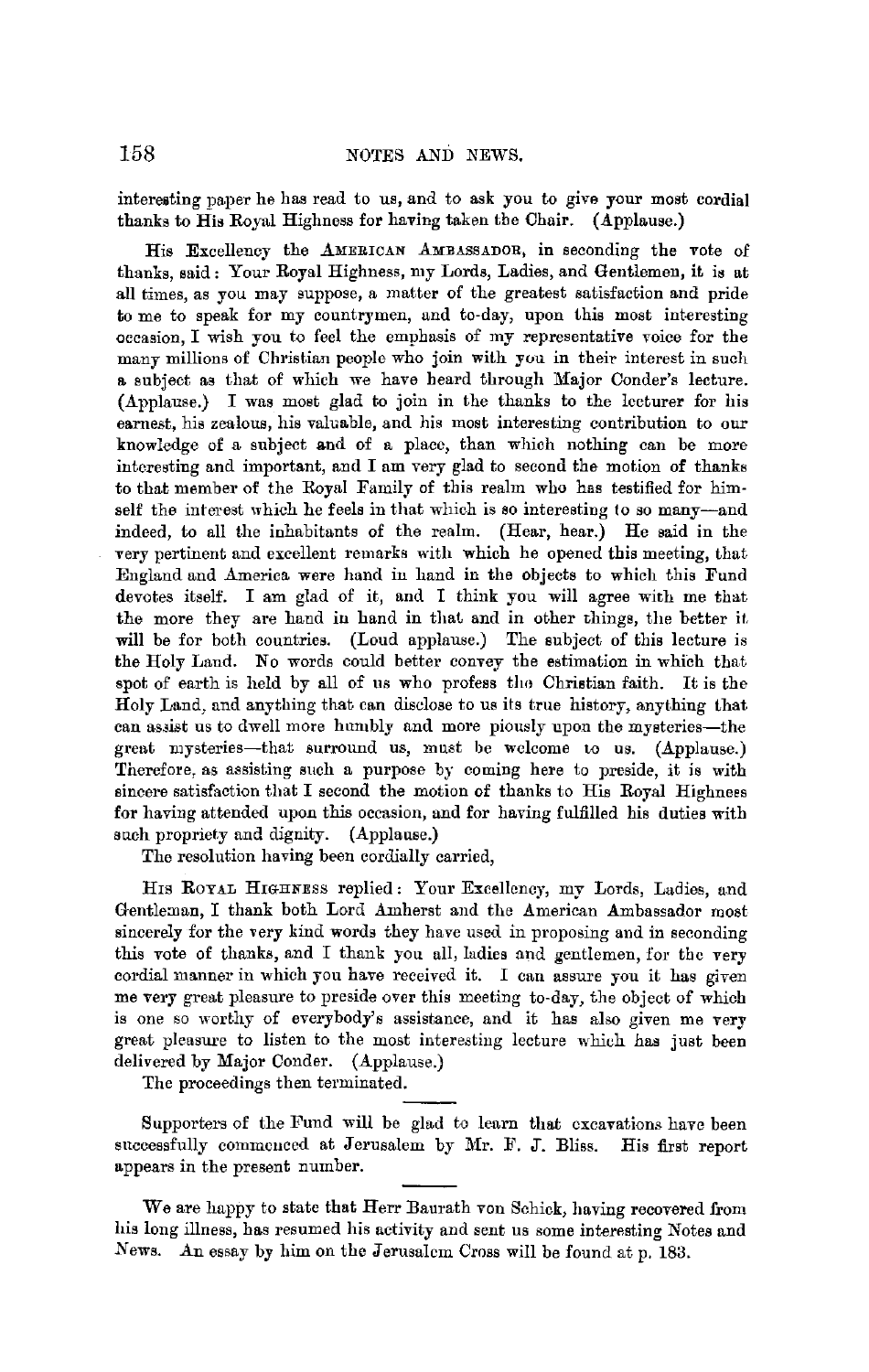He reports a meeting of tourists and others taking an interest in Jerusalem topography, which was held in one of the hotels of the city, at which Mr. Bliss gave an address on the projected excavations.

We regret to hear of the decease of a well-known Jerusalem archreologist, the Russian Arohimandrite Antoine, Spiritual Head of the Russian Establishment there.

Herr von Schick has completed new models of the Haram es Sherif, one showing the ancient temples, and the other the buildings of Hadrian, and of the Crusading and the Mohammedan periods, including those now existing.

The German Palestine Society have sent out Dr. Blankenberg, of Erlangen, to study the geology of the Holy Land. He has visited Hebron, Usdum, Engedi, Jericho, and other places.

On Saturday, May 19th, the officers of the Fund were entertained at dinner by the Maccabean Society at St. James's Hall. Mr. Walter Morrison, the treasurer, Major-General Sir Charles Wilson, R.E., Major Conder, R.E., Colonel Watson, R.E., and Mr. George Armstrong were the guests of the evening. Letters of apology were read from Sir George Grove, Messrs. William Simpson, Walter Besant, and Professor W. M. Flinders Petrie, who regretted their inability to attend the gathering.

In an article on the above subject the "Jewish Chronicle" remarked: $-$ 

" The Palestine explorers have done wonderful work in the past 30 years, and they are about to embark in a fresh and interesting scheme of further investigation. Hence, when honour is shown to some of the most prominent members of the band of officers and scholars who have restored to the modern world so much knowledge of the topography of Palestine, the honour is a compound reward for favours past and to come. It is no small thing to have given us a chart of Palestine as full in details and as accurate in its identifications as the maps which ordinarily do duty as representations even of European countries to-day.

"Immediate steps are to be taken to begin the excavations at Jerusalem 'graciously permitted' by the Ottoman Government, and it is hoped that some of the problems having reference to Ancient Jerusalem will be set at rest. The old walls, the old buildings, the old sites may have left beneath the sacred soil records well worthy of being brought to the light of day. Who shall say what two years' excavations, systematic and unimpeded, may produce? But Jerusalem, moreover, is an inhabited city, and excavation can only be conducted in the parts less densely populated, on the outskirts rather than in the body of the city. But it must not be forgotten that it is on the outskirts that the chief hope of important results may be expected.

" These difficulties will onlv arouse enthusiastic vigour in the explorers if they feel that their work is being appreciated by the public. Money is required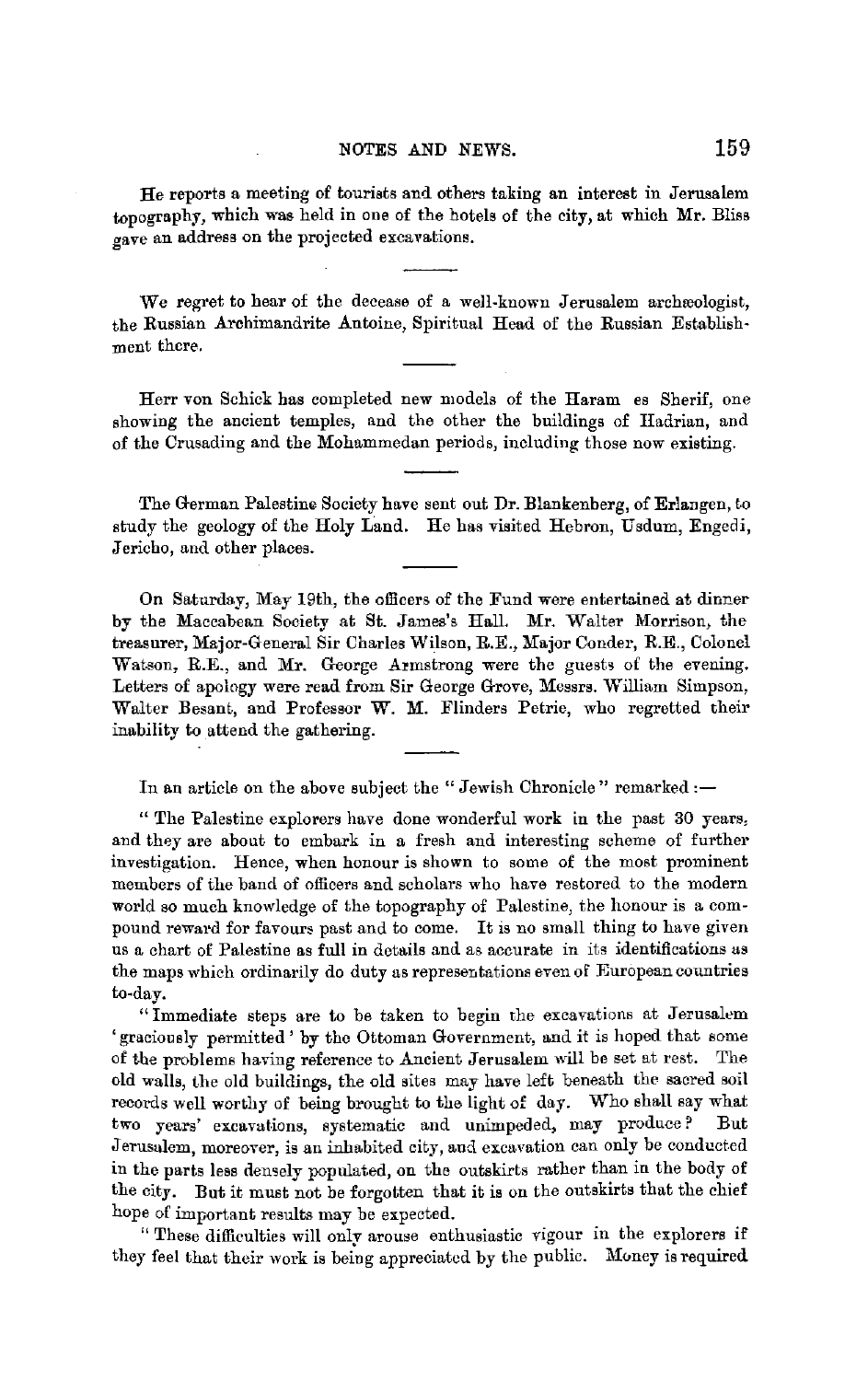and we hope that a fair proportion of the amount needed will come from Jewish pockets. It is true that much of the work proposed in Jerusalem will interest Christians rather than Jews. But Jews have too deep an interest in the Holy Land as a whole not to feel concerned in all which relates to its hills, its streams, and its valleys. The love of Zion has been the one note of idealism in many a sordid ghetto. Projecting themselves beyond their poor environment, beyond the scorn and reproach of the present, the pent-up dwellers in the ghettos have found in this love for Zion, this love for a past Zion, again to be gloriously restored in the ideal future, both comfort and hope. The most touching, the most inspired specimens of mediwval Jewish poetry are the songs of Zion by Jehuda Hulevi. This sweet singer of Spain was the first to revive the affectionate idealisation of Zion in modern times, but his example was followed by others, and thus the Jewish liturgy knows of no more eloquent and pathetic accretions than the marvellous elegies or *Kinnotk* wrung out from the souls of generations of Jews, aud voiced in the poems which author after author put forth as lasting monuments of his love and his longing.

"Sad would it be were we Jews of to-day to fall behind our predecessors in their love for the Holy Land. The new schemes for colonising Palestine, of which the last few years have seen the vigorous birth, the flourishing colonies already dotted here and there in various parts of the land, testify to the persistence in our days of the old enthusiasm. But action may be stimulated by enthusiasm, it cannot be fed on it. Jews must give an earnest of their affectionate regard for Palestine by bearing their share· of the cost of exploring it. Who can over estimate the wonderful increase that has been made in the significance even of the Psalms and the Prophets by the closer knowledge we possess now of the topography of the places and sites about which the sacred records speak? Then, those who indeed love Zion will wish *to* know more of it; and to know more of it, they must help, substantially and soon, those who are willing to undergo the privations and difficulties of exploration in rather unsettled and certainly uncomfortable districts. We regret to have to say that Jews in the past generation have not borne their share in the labour or expense of exploration. In the Middle  $A$ ges some of the most accomplished and successful travellers were Jews. Nowadays, the traveller's instinct seems to have been transformed into a mere desire to visit the pleasure resorts of the Continent. We should be proud to see some Jews employed in the active work of exploration, but their absence makes it even more strongly incumbent on the community to offer solid help of another kind. Glancing over the donations chronicled in the last *Quarterly Statement* of the Palestine Exploration Fund, we find absolutely no Jewish names in the list. It is true that there are a handful of Jewish annual subscribers to the Fund, but the names shonld be numbered by scores not units. This last appeal, coming at the moment when new work is about to be undertaken by the same competent hands who have done so much already, ought not to be made to the Jewish community in vain. The hospitalities of the Maccabeans should be completed by the generous subscriptions of the community at large. In this way an old and serious reproach will be wiped out, a reproach that has long been hurled against us with only too much force. The most destructive of adverse criticisms are the condemnations that are deserved."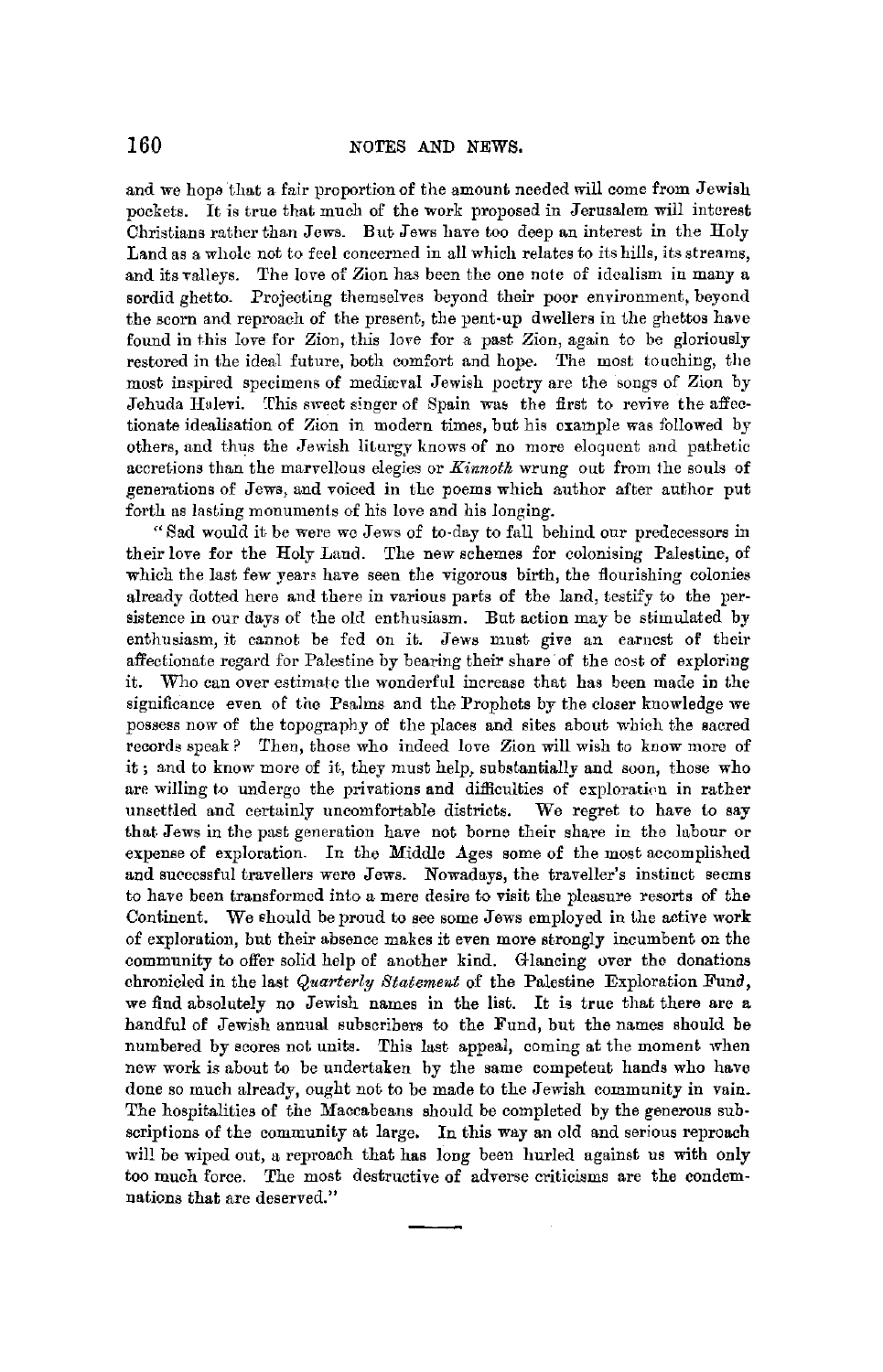The Rev. Theodore E. Dowling returned to Jerusalem from India in April. Having been authorised to act on behalf of the Executive Committee in India he secured sixteen annual subscribers.

The following have kindly consented to act as Honorary Local Secre $t$ aries: $-$ 

- The Rev. H. T. Ottley, St. Stephen's Parsonage, Kidderpore, Calcutta, Hon. Sec. for Bengal Presidency.
- The Rev. E. Bull, E.I.R. Chaplain, Tundla, Hon. Sec. for North-West Provinces.
- Mrs. Elwes, Shadowbash, Nungumbankum, Madras, Hon. Sec. for Madras Presidency.

Thomas Plunkett, Esq., M.R.I.A., Enniskillen.

W. J. Baxter, Esq., M.C.P.S.I., Coleraine.

Herr A. M. Lunz, the blind Jewish author of Jerusalem, has just published another " Jahrbuch" of the Holy City. The first was published in 1881, and it was intended to issue a new one every year, but the author, who naturally works under great difficulties, has only been able to bring out four, or one every three years. The work is in Hebrew and German.

The Greek and other inscriptions from the Hauran, collected by the Rev. W. Ewing, have been reproduced, and will be published with translations and notes. Professor Ramsay and Mr. A. G. Wright, of Aberdeen, and Mr. A. Souter, M.A., of Caius College, Cambridge, are kindly preparing them for publication.

The first edition of Major Conder's "Tell Amarna Tablets" having been sold within the year, he has prepared a second edition, in which a new chapter is added, giving in full the Royal letters from Armenia, Elishah, Babylon, Assyria, &c., which are of great historical importance, and which contain allusions to the revolts in Palestine, and to the defeat of the Hittites. Major Conder has corrected his translations of the other tablets, and has added a new preface and some notes, including further translations. He has also treated the Mythological Tablets.

The Committee having secured the rights and interests of the publication of "Judas Maccabæus," have issued a new edition revised by the author.

Major Conder writes: "The first edition of 'Judas Maccabæus' appeared in 1879, and was well received. During the fourteen years that have followed I had no occasion to look at its pages, until the present edition was called for ; but I am glad to find little to correct, though much might be added. During this interval I have revisited many of the scenes described; have lived in Moab, and have ridden through the oak woods of Gilead. In the resting times, between more active years, I have had occasion to study more eompletely the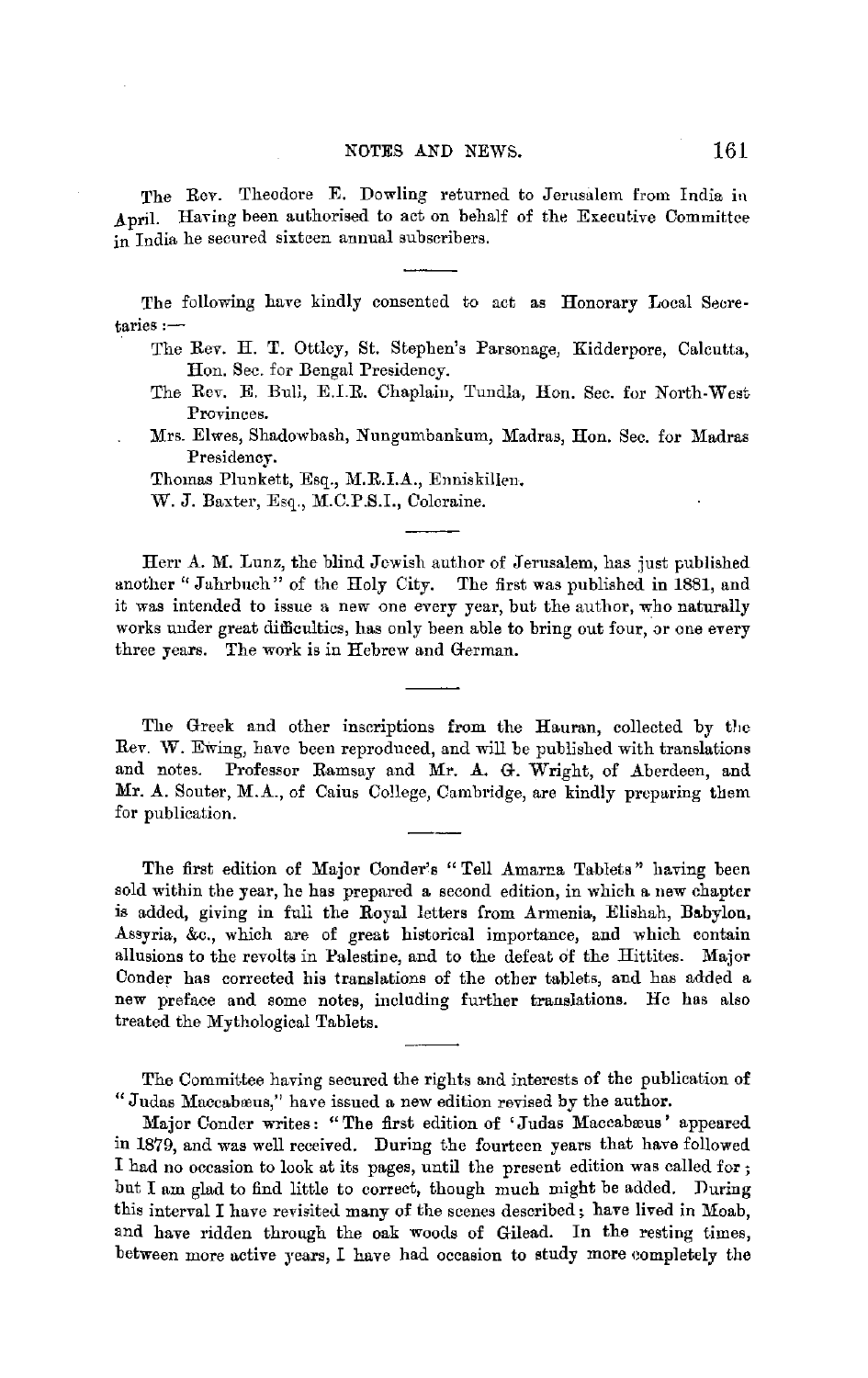subjects touched on in this volume, and further discoveries have cast some new light on the period."

"A Mound of many Cities," a complete account of the excavations at Tell el Hesy, with upwards of 250 illustrations, is now ready. This book, which will perhaps become the most popular work of the long list of books issued by the Palestine Exploration Fund, is a history by Mr. F. J. Bliss, of a Tell, or Mound, in Palestine, from the first building erected upon it, 2000 years B.C. to its final abandonment, 400 B.C. Mr. Bliss is a young American, educated partly at Beyrout, partly at Amherst College, Vermont. He is perfectly familiar with the language of the Fellahin. He took up the work upon this Tell where Prof. Flinders Petrie left it, and carried it on until he had compelled the Mound to yield up its secrets. He is the master of a free and lively style, and his work is interesting, not only for the story he has to tell, bnt also **for** the manner in which it is told. The work is also illustrated by very numerous drawings of objects found, plans, sections, and elevations.

In the history of this Tell we go back far beyond the beginning of European civilisation. A thousand years before David, a thousand years before the siege of Troy, a city stood upon the bluff overhanging the stream which is now called Tell el Hesy. The site formed a natural fortress. The first city was built by the Amorites. This city was taken, sacked, and destroyed, in one of the countless tribal wars. But the site was too important for the place to be left long deserted ; another town was raised upon the ruins. Note that they did not clear away the rubbish when they re-built: they raised the new town upon the débris of the old. On the second town fell the same fate as that which destroyed the first. Then came a third, a fourth, and so on, until the ruins which are now covered with grass hide the remains, certainly of eight, probably of eleven cities. Probably the last city, which was not re-built, was destroyed about the year 400 B.C.

The broken pottery and other remaius found on the various levels serve to give a date to the destroyed city. Thus, at a certain level, Phœnician pottery is found for the first time; at higher levels, Greek pottery. But there was also found an unexpected and very precious treasure in the shape of a cuneiform letter, on a clay tablet. The letter is written from the Governor of Lachish to the Egyptian Pharaoh, and the writer, Zimradi, or Zimridi, is mentioned in the Tell el Amarna Tablets as Governor of Laohish. We also learn from the same authority that Zimridi was murdered by servants of the Pharaoh. The letter in the original cuneiform, with its transliteration and translation, will be found in the volume. In a word, the complete story of this Biblical City is here presented. It is the first time that one of the Tells of Palestine has been excavated, and therefore the first time that any of them has yielded up its secrets in illustration of the Biblical narrative. It is a history which is attractive from its subject, and made doubly attractive by the light, easy, and lucid manner in which Mr. Bliss presents it to the readers.

Price to subscribers to the Fund, 3s.  $6d.$ ; non-subscribers,  $6s.$ 

Mr. George Armstrong's Raised Map of Palestine is attracting much attention, and it is difficult to supply promptly all the orders that come in for it.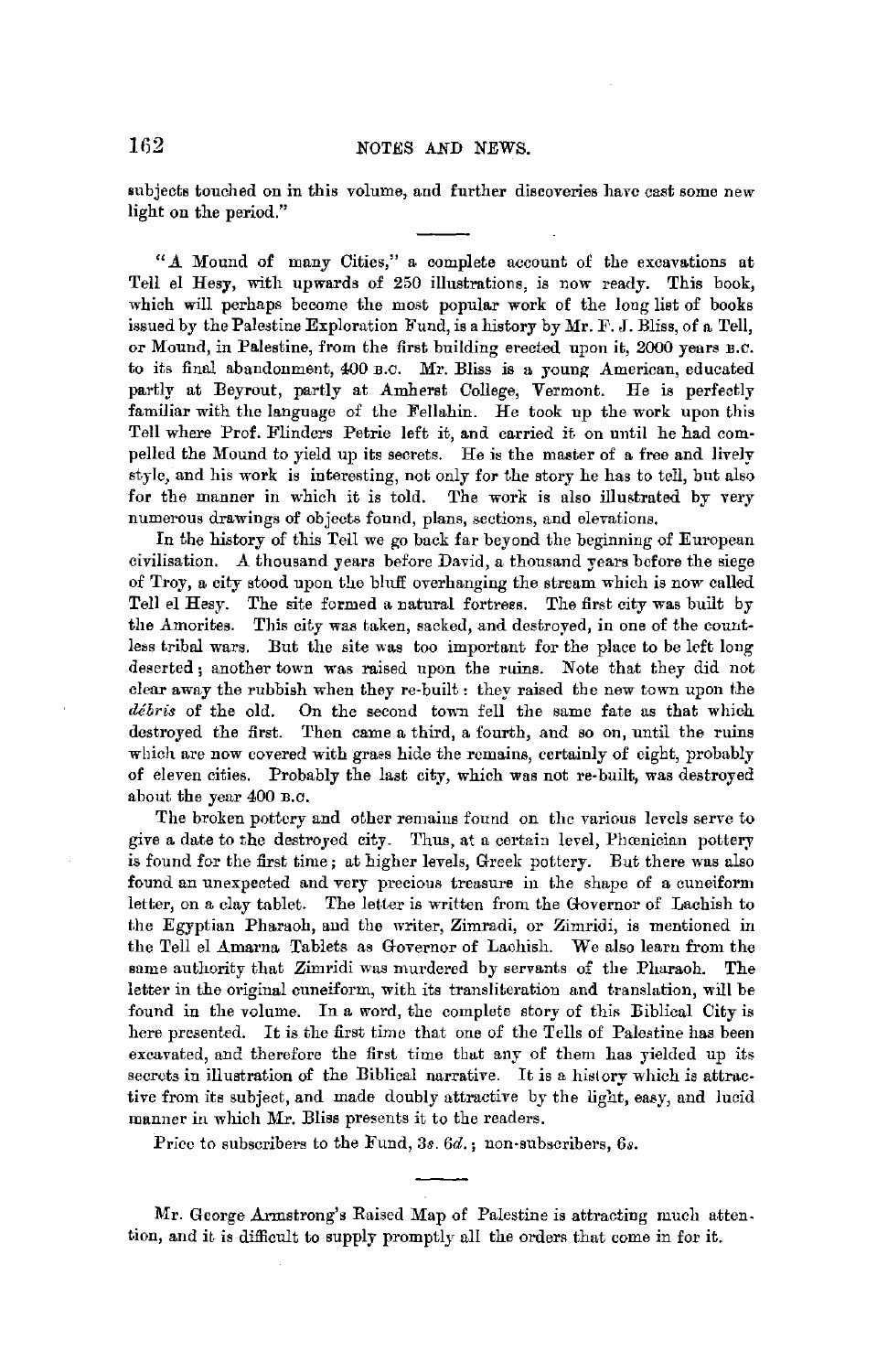This raised map is constructed on the same scale as those of the Old and New Testament maps already issued by the Society. These were reduced from the scale of the large map (1 inch to the mile) to  $\frac{3}{8}$  of an inch to the mile, or the fraction of  $\frac{1}{188980}$ . The levels, as calculated by the engineers who triangulated the country, of whom Mr. Armstrong was one from the commencement to the end, are followed exactly. No other correct raised map of the country is possible, because the Survey of Palestine is copyright and belongs to the Committee of the Palestine Exploration Fund. Without raising the question of piracy, however, no other trustworthy raised map is at all likely to be attempted, because the knowledge of the country requisite can only be possessed by one who has stepped over every foot of it, and because the labour which Mr. Armstrong has given to the work-extending over many years**will** scarcely be expended by any other person, now or in the future. This labour **will** be partly understood when it is explained that the map was prepared by the super-position of small pieces of cardboard, many thousands in number, cut so as to represent the line of the country, and laid one above the other. The work occupied all Mr. Armstrong's leisure time for seven years. In its unfinished state the map presents the appearance of a completely terraced country. It embraces the whole of Western Palestine, from Baalbeck in the north, to Kadesh Baruea in the south, and shows nearly all that is known on the East of Jordan.

The natural features of the country stand out prominently, and show at a glance the relative proportions of the mountains, heights, valleys, plains, &c.

Names are given to the coast towns and a few of the inland ones; other towns are numbered to correspond with a reference list of names.

With this map before him the teacher or the student is enabled to follow the Bible narrative exactly ; he can trace the route of armies; he can reconstruct the roads; he can understand the growth and the decay of cities, their safety or their dangers, from their geographical positions. It is a magnificient addition to the many works which this Society has given to the world. It illustrates the practical usefulness of the Society, while it adds one more to its achievements in the cause of illustration and explanation of the Bible Lands.

The map should be in every public library, and every public school, and every Sunday School. Its price is necessarily high, because the work is most costly to produce. It measures 7 feet *6* inches by 4 feet, and can be seen at the office of the Fund, 24, Ilanover Square, W.

1'hc map is cast in fibrous plaster, and framed solidly; it is despatched in a wooden box, for which an extra charge is made, but this is partly returned on the return of the box. The price to subscribers, partly coloured, is £7 *7s.;*  if fully coloured and framed, £10 10s. The price to the general public is £10 10s. and £13 13s.

The *partly coloured* raised map has the seas, lakes, marshes, and perennial streams coloured blue, the Old and New Testament sites are marked in red, the principal ones having a number to correspond with a reference list of names, the body of the map is left white.

The *fully coloured* raised map has the seas, lakes, marshes, and perennial streams coloured blue, the Old and New Testament Sites are marked in red, the principal ones having a number to correspond with a reference list of names,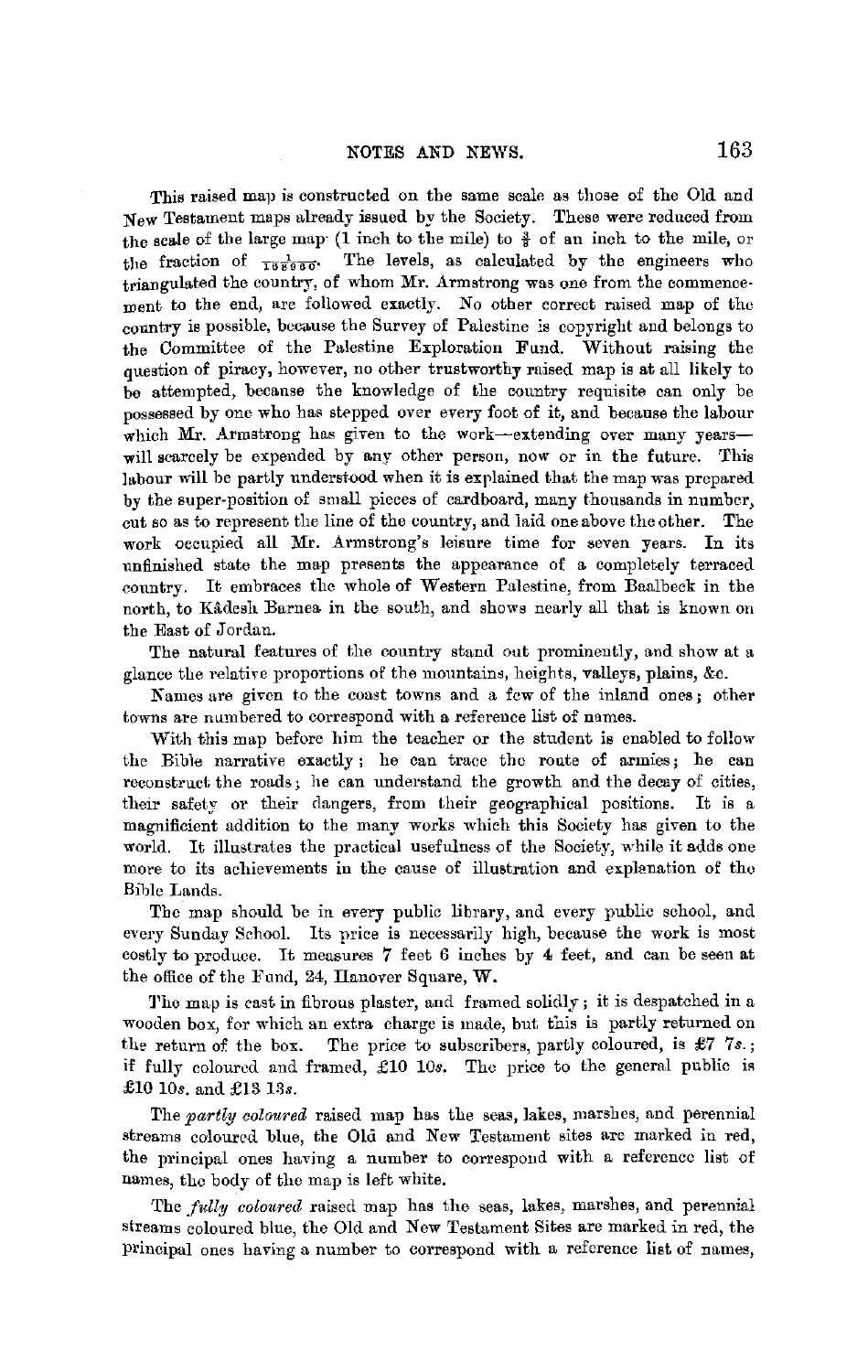the plains green, the rising ground, hills, and mountains in various tints, the olive groves and wooded parts of the country stippled in green, and the main roads are shown in a thin black line.

Photographs of the raised map are now ready. Size  $16\frac{1}{2}$  inches by  $8\frac{1}{2}$  inches, 5s. each; 8 inehes 1 Jy 4 inches, *ls.* each.

In the "Revue Critique d'Histoire et de Litterature," M. Clermont-Ganneau writes as follows respecting the raised map of Palestine :-

Mr. George Armstrong, Assistant Secretary of the Palestine Exploration Fund, has just completed the construction of a large raised map of Palestine, of which the Fund offers for sale casts in fibroua plaster. Mr. Armstrong, as one of the surveyors, had taken an active part both in the preparation on the spot, and in the careful drawing afterwards, of the large English map of 1 inch per mile in *26* sheets, a monumental map, which will henceforth be the basis of all geogmphical studies relating io the Holy Land. He was, then, better qualified than any other person, to undertake this colossal work, which has cost him long years of labour. He has executed it with a conscientiousness and a precision worthy of all praise. We already had raised maps of Palestine; but they were very rough and without scientific value. This one, a rigorously exact translation of the map of the Palestine Exploration Fund, gives us for the first time an image of the land, faithfully modelled even in the smallest details, by a professional man who has walked, with theodolite in hand, over the whole of its extent. The planimetric scale, identical with that of the large reduction of the map of 1 inch per mile, is of  $\frac{3}{8}$  of an inch per mile, or  $\frac{1}{168960}$ ; the hypsometric scale is three and a half times larger. The map does not measure less than 7 feet 6 inches long by 4 feet wide. Besides the purely topographical indications, shown by the relief and different colourings, the localities arc represented by numbers corresponding to a long list of names of places. This superb raised map can then, besides its own peculiar interest, serve all the purposes of an ordinary map. Several great foreign scientific establishments are eager to obtain copies of it.

By the kindness of Mr. Pilling, arrangements have been entered into for archaeological discoveries made in the course of the construction of the Haifa-Damascus Railway to be reported to the Fund, and, if necessary, to be carefully examined.

Index to the *Quarterly Statement.-A* new edition of the Index to the *Quarterly Statements* has been compiled. It embraces the years 1869 (the first issue of the journal) to the end of 1892. Contents :- Names of the Authors and of the Papers contributed by them; List of the Illustrations; and General Index. This Index will be found extremely useful. Price to subscribers to the Fund, in paper cover. *ls. 6d.,* in cloth, *2s. Gd.,* post free; non-subscribers, 2s. and 3s.

The new railway from Jaffa to Jerusalem has been laid down on the sheets of the large and small maps, Copies of these sheets are now ready.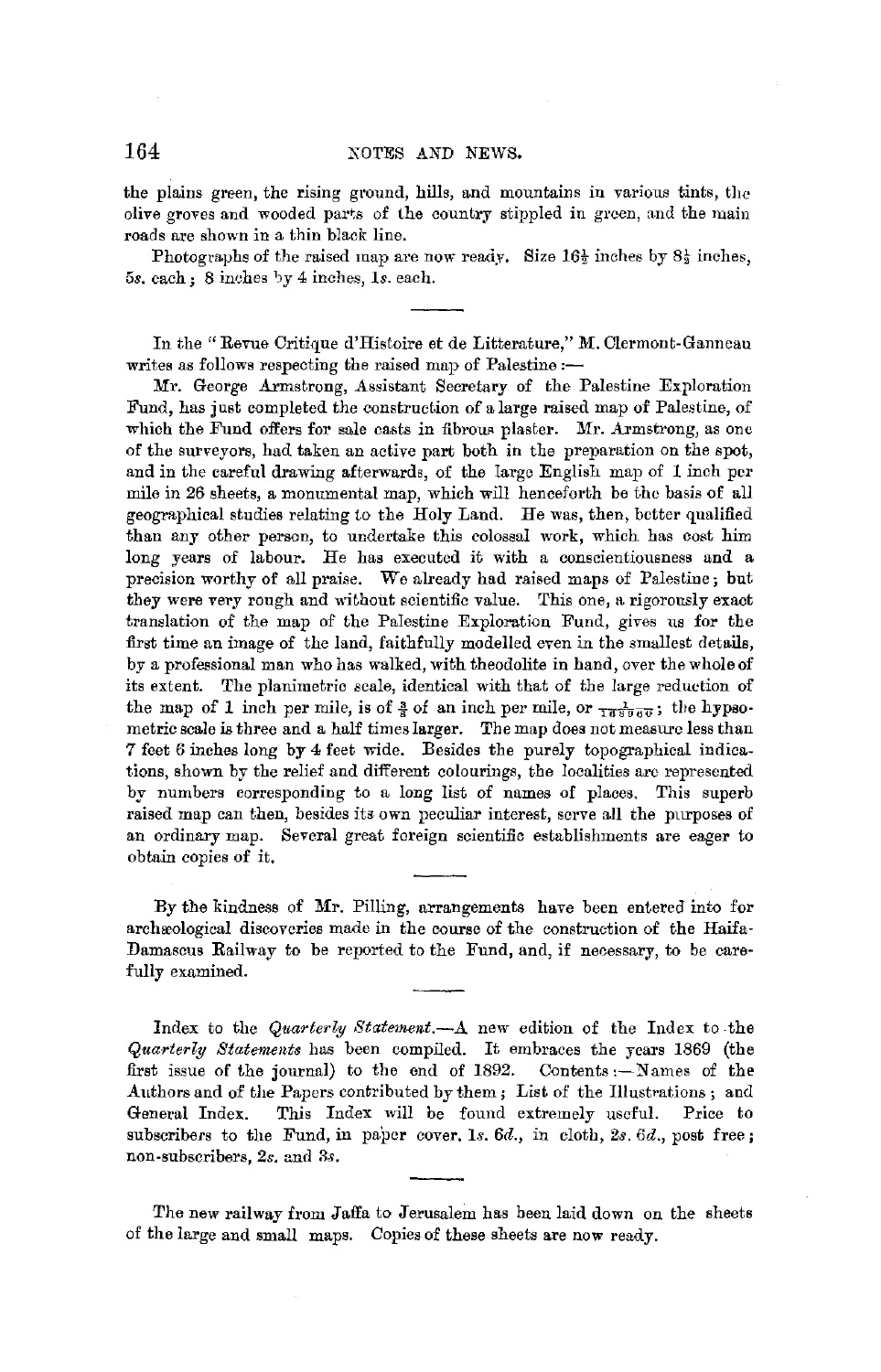The museum of the Fund, at 24, Hanover Square, is now open to subscribers between the hours of 10 a.m. and 6 p.m., every week-day except Saturdays, when it closes at 2 p.m.

The Committee have to acknowledge with thanks the following donatiom to the Library of the  $Fund :=$ 

- " Man Hunting in the Desert (an Account of the Palmer Expedition)." By Capt. A. E. Haynes, R.E. From Walter Besant, Esq., M.A.
- "Through Judea, Samaria, and Galilee in 1892." Henry Davidson, Esq.
- " The Historical Geography of the Holy Land." By George Adam Smith, D.D. From the Publishers, Hodder and Stoughton.

The Committee will be glad to receive donations of Books to the Library of the Fund, which already contains many works of great value relating to Palestine and other Bible Lands. *See* list of Books, July *Quarterly Statement,*  1893.

It may be well to mention that plans and photographs alluded to in the reports from Jerusalem and elsewhere cannot all be published, but all are preserved in the offices of the Fund, where they may be seen by subscribers.

A new edition of "Twenty-one Years' Work" is in course of preparation, and will be brought down to date.

The first volume of the " Survey of Eastern Palestine," by Major Conder, is accompanied by a map of the portion of country surveyed, special plans, and upwards of 350 drawings of ruins, tombs, dolmens, stone circles, inscriptions, &c. Subscribers to the " Survey of Western Palestine " are privileged to have the volumes for seven guineas. The price will be raised, after 250 names are received, to twelve guineas. The Committee *are pledged never to let any copies be subscribed for under the sum of seven guineas.* A. P. Watt and Son, Hastings House, Norfolk Street, Strand, W.C., are the Sole Agents. The attention of intending subscribers is directed to the announcement in the last page of this number.

Mr. H. Chichester Hart's <sup>a</sup> Fauna and Flora of Sinai, Petra, and the Wâdy Arabah," which forms the second volume, can be had separately.

M. Clermont-Ganneau's work, "Archæological Researches in Palestine," will form the third volume. The first portion of it is already translated, and it is hoped that the concluding part will soou be completed.

The maps and books now contained in the Society's publications comprise an amount of information on Palestine, and on the researches conducted in the.country, which can be found in no other publications. It must never be forgotten that no single traveller, however well equipped by previous knowledge, can compete with a scientific body of explorers, instructed in the periods required, and provided with all the instruments necessary for carrying out their work. *See* list of Publications.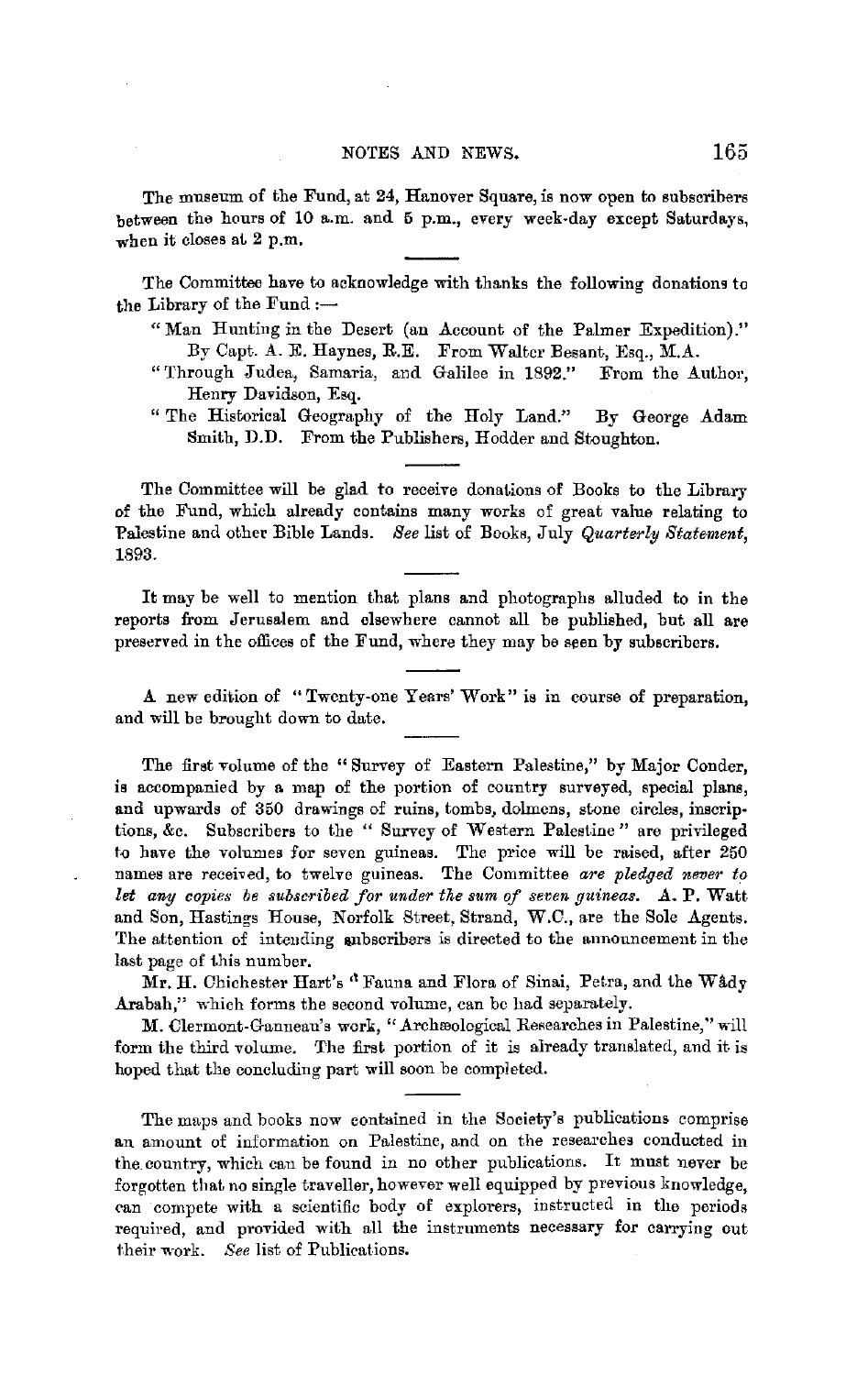*The Old and New Testament Map of Palestine* (scale  $\frac{3}{8}$  of an inch to a mile).-Embraces both sides of the Jorilan, and extends from Baalbek in the north to Kadesh Barnea in the south. All the modern names are in black ; over these are printed in red 1he Old Testament and Apocrypha names. The New Testament, Josephus, and Talmudic names are in blue, and the tribal possessions are tinted in colours, giving clearly all the identifications up io date. It is the most comprehensive map that has been published, and will be invaluable to universities, colleges, schools, &c.

It is published in 20 sheets, with paper cover; price to subscribers to the Fund, 23s.; to the public, £2. It can be had mounted on cloth, rollers, and varnished for hanging. The size is 8 feet by 6 feet. The cost of mounting is extra *(see* Maps).

In addition to the 20-sheet map, the Committee have issued as a separate Map the 12 sheets (viz., Nos. 5-7, 9-11, 13-15, 20-22), which include the whole of Palestine as far north us Mount Hermon, and the districts beyond Jordan as far as they are surveyed. *See* key-map to the sheets.

The price of this map, in 12 sheets, in paper cover, to subscribers to the Fund, 12s. *6d.;* to the public, £1 ls.

The size of this map, mounted on cloth and roller for hanging, is 4½ feet by  $6\frac{3}{4}$  feet.

Any single sheet of the map can be had separately, price, to subscribers of the Fund, 1s. 6d. Mounted on cloth to fold in the pocket suitable for travelling, 2s. To the public *2s.* and *2s. 6d.* 

Single copies of these maps in sheets, with cover, can be sent by post to all foreign countries at an extra charge of *ls.* 

*A copy* ef *names and places in the Old and New Testament, with their modern identifications and full references, can be had by subscribers with either of these maps at the reduced price of 2s. 6d.* 

"John Poloner's Description of the Holy Land" (1421 A.D.) and "Guidebook to Palestine" (1350 A.D.) were issued to subscribers to the Pilgrims' Text Society during the month of June.

Translations in hand :- Extracts from various early writers illustrating topographical details of Jerusalem and the Holy Land, viz., Aristeas, Hecataeus, Origen, Cyril, St. Jerome, The Patriarch Sophronius, &c.

Branch Associations of the Bible Society, all Sunday School Unions within the Sunday School Institute, the Sunday School Union, and the Wesleyan Sunday School Institute, will please observe that by a special Resolution of the Committee they will henceforth be treated as subscribers and be allowed to purchase the books and maps (by application only to the Secretary) at reduced price.

The income of the Society, from March 22nd to June 21st, 1894, was-from annual subscriptions and donations, including Local Societies, £340 12s. *Id.;* from all sources-£661 *12s.* 4d. The expenditure during the same period was £963 19s. 2d. On June 21st the balance in the Bank was £500 Us. 8d.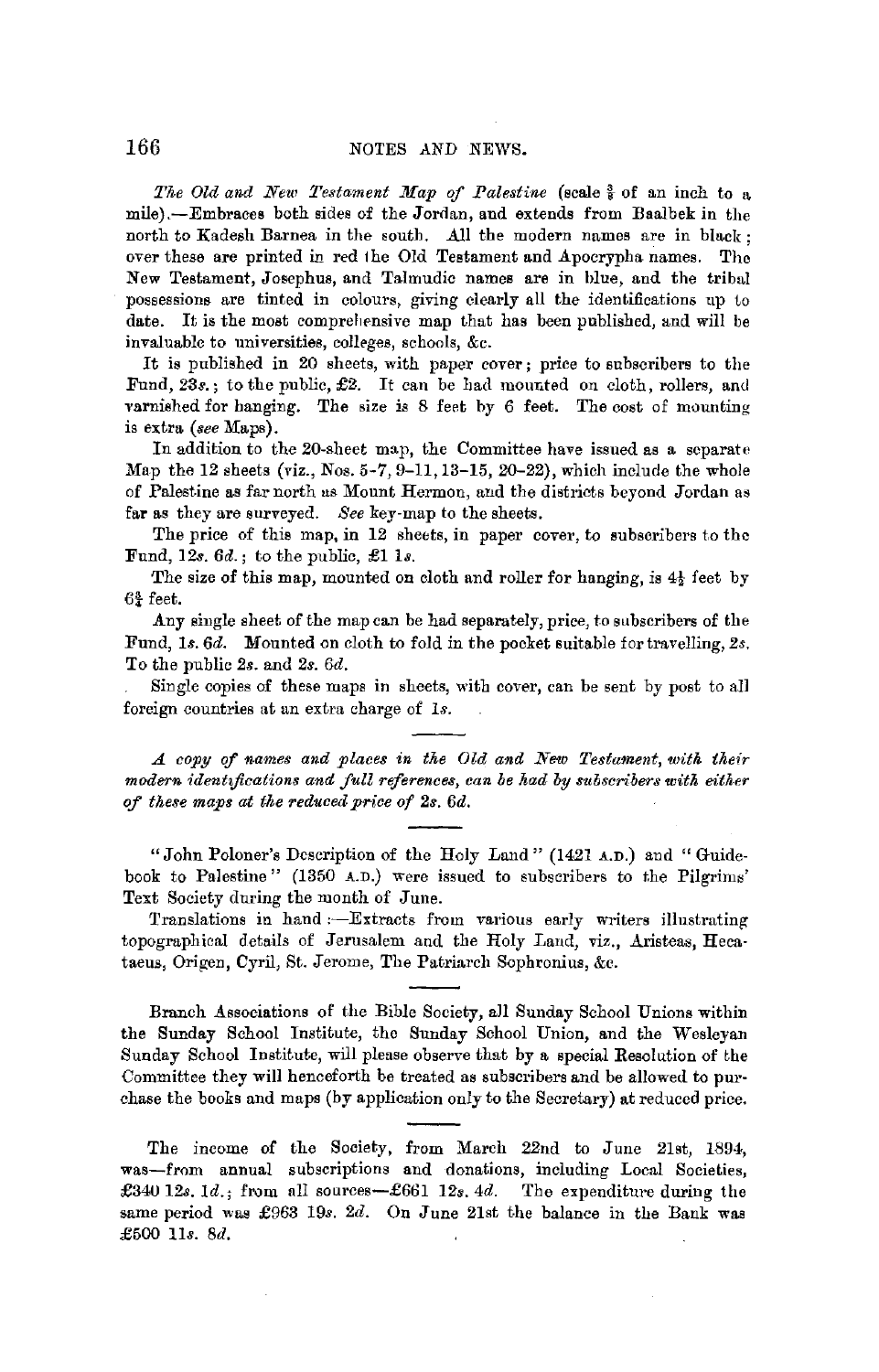Subscribers are requested to note that the following cases for binding, casts, and slides can be had by application to the Assistant Secretary at the Office of the Fund : $-$ 

Cases for binding Herr Schumacher's "Jaulân," 1s. each.

 $\sim r_{\rm crit}$ 

Cases for binding the *Quarterly Statement,* in green or chocolate, ls. each. Cases for binding "Abila," "Pella," and "'Ajlûn" in one volume, 1 *s.* each.

Casts of the Tablet, front and back, with a Cuneiform Inscription found in May, 1892, at Tell el Hesy, by F. J. Bliss, Explorer to the Fund, at a depth of 35 feet. It belongs to the general diplomatic correspondence carried on between Amenhotep III and IV and their agents in various Palestinian towns. Price *2s. 6d.* the pair.

Casts of the Ancient Hebrew Weight brought by Dr. Chaplin from Samaria, price *2s. 6d.* each.

Casts of an Inscribed Weight or Bead from Palestine, forwarded by Professor Wright, Cambridge, Mass., U.S.A., price ls. each.

Lantern slides of the Raised Map, the Sidon Sarcophagi, and of the Bible places mentioned in the catalogue of photos and special list of slides.

In order to make up complete sets of the *Quarterly Statement* the Committee will be very glad to receive any of the back numbers.

While desiring to give every publicity to proposed identifications and other theories advanced by officers of the Fund and contributors *to* the pages of the *Quarterly Statement,* the Committee wish it to be distinctly understood that by publishing them in the *Q11arterly Statement* they neither sanction nor adopt them.

Subscribers who do not receive the *Quarterly Statement* regularly are asked to send a note to the Secretary. Great care is taken to forward each number to all who are entitled to receive it, hut changes of address and other causes give rise occasionally to omissions.

The authorised lecturers for the Society are-

- The Rev. Thomas Harrison, F.R.G.S., Hillside, Benenden, Staplehurst, Kent. His subjects are as follows:--
	- (1) *Research and Discovery in the Holy Land.*
	- (2) *Bible Scenes in the Light of Modern Science.*
	- (3) The Survey of Eastern Palestine.
	- (4) In the Track of the Israelites from Egypt to Canaan.
	- (5) *Tke Jordan Valle\_y, the IJead Sea, and the Cities of the Plain.*
	- (6) *Tke Recovery of Jerusalem-(Excavatiuns in* 1894).
	- (7) The Recovery of Lachish and the Hebrew Conquest of Palestine.
	- (8) *Archaeological Illustrations of the Bible.* (Specially adapted for Sunday School Teachers).

N.B.-.A.11 these Lectures are illustrated by specially prepared lantern slides.